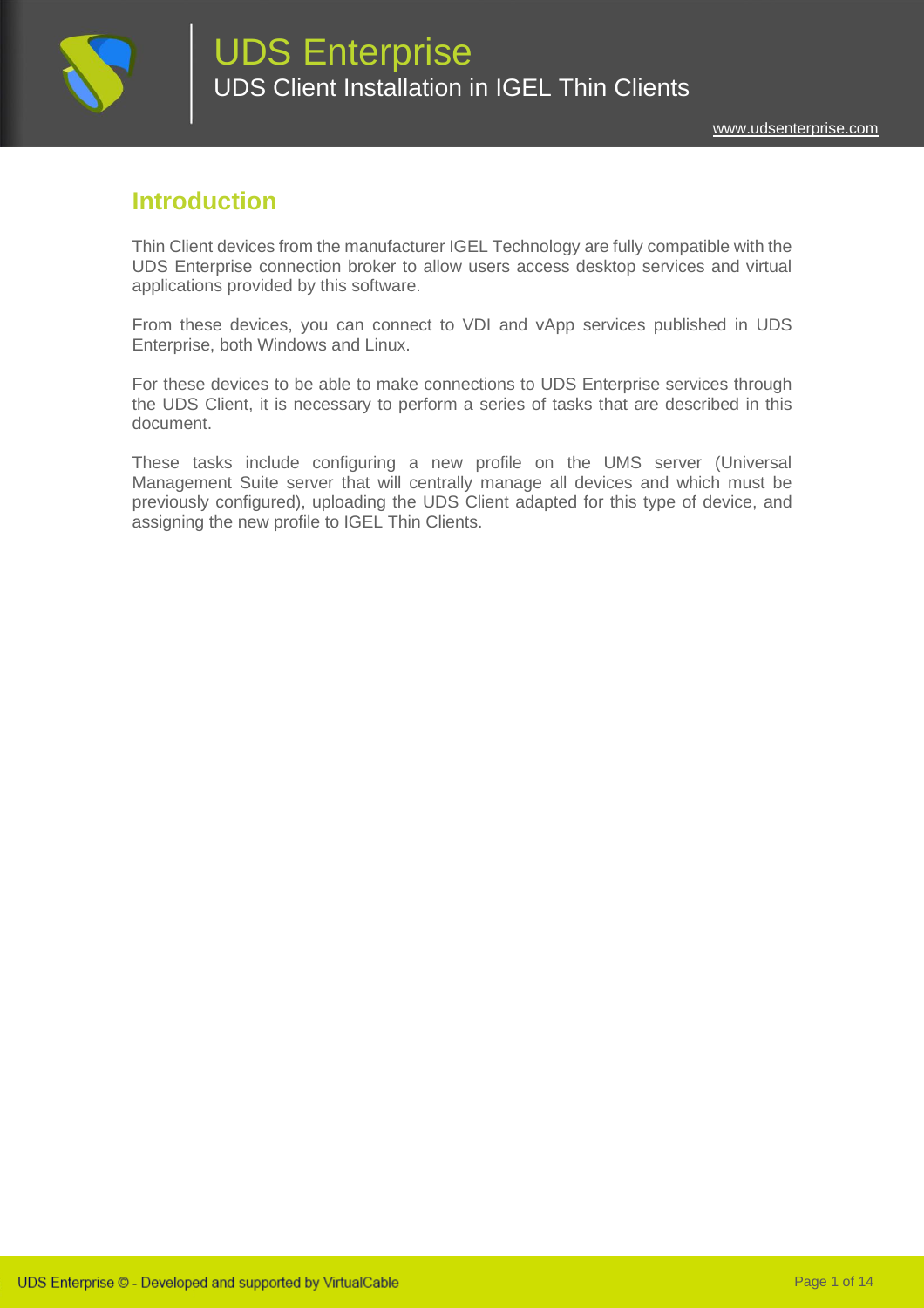

## **Configuration in Universal Management Suite (UMS)**

The IGEL Thin Client devices must be managed through the Universal Management Suite (UMS) tool. This software will allow you to configure profiles and other elements so that you can send them to all devices centrally.

It will be necessary to access the UMS management console with a user with permissions:



In the UMS administration panel, you must have the IGEL Thin Clients to use with UDS Enterprise. They must be registered and available to apply for the new profile:

| $\angle$ IGEL Universal Management Suite 6                                                                                                                                                                                                                                    |                                                                                                                                                                                                                                                                     |                                                                                                                                                                          |
|-------------------------------------------------------------------------------------------------------------------------------------------------------------------------------------------------------------------------------------------------------------------------------|---------------------------------------------------------------------------------------------------------------------------------------------------------------------------------------------------------------------------------------------------------------------|--------------------------------------------------------------------------------------------------------------------------------------------------------------------------|
| System                                                                                                                                                                                                                                                                        | Edit                                                                                                                                                                                                                                                                |                                                                                                                                                                          |
|                                                                                                                                                                                                                                                                               | $\mathfrak{O} \boxtimes \textcircled{\tiny{\bullet}}$ $\mathscr{L}$ $\mathring{\Box}$ $\overset{\circ}{\mathscr{S}}$ $\overset{\circ}{\mathscr{S}}$ $\overset{\circ}{\mathscr{A}}$ $\overset{\circ}{\mathscr{O}}$ $\overset{\circ}{\mathscr{S}}$                    | ES -<br>⊞<br>$\sum_{i=1}^{M}$ UMS Web A                                                                                                                                  |
| Server - 192.168.11.121                                                                                                                                                                                                                                                       | /Devices/Lab/ITC00E0C5222D90                                                                                                                                                                                                                                        |                                                                                                                                                                          |
| ▼ 2 IGEL Universal Management Suite 6<br>$\sqrt{ }$ Profiles (0)<br>M Master Profiles (0)                                                                                                                                                                                     | ITC00E0C5222D90                                                                                                                                                                                                                                                     |                                                                                                                                                                          |
| ▶ X Template Keys and Groups (0)<br>Firmware Customizations (0)<br>$\nabla$ $\Box$ Devices (1)<br>$\triangledown$ $\blacksquare$ Lab (1)<br>□ ITC00E0C5222D90<br>$\left  \frac{A}{2} \right $ Mobile Devices (0)<br>Shared Workplace Users<br>$\blacktriangleright$ Views (0) | <b>System Information</b><br>Attribute<br>Name<br>Site<br>Comment<br>Department<br>Cost Center<br>Asset ID<br>In-Service Date<br><b>Serial Number</b>                                                                                                               | Value<br>ITC00E0C5222D90                                                                                                                                                 |
| $\rightarrow$ Jobs (0)<br>$\blacksquare$ Files (0)<br>Universal Firmware Update (1)<br>Search History (0)<br>Recycle Bin (6)                                                                                                                                                  | <b>Advanced System Information</b><br>Attribute<br>Unit ID<br><b>MAC</b> address<br>Last IP<br>Product<br>Product ID<br>Version<br><b>Firmware Description</b><br><b>IGEL Cloud Gateway</b><br>Expiration date of OS 10 maintenan<br>Last contact<br>Last Boot Time | Value<br>00E0C5222D90<br>00:E0:C5:22:2D:90<br>192.168.11.231<br><b>IGEL OS 11</b><br><b>UD3-LX51</b><br>11.05.120.01<br>Oct 20, 2021 10:57:58 PM<br>Oct 20, 2021 2:47 PM |
| $\bf \Omega$<br><b>UMS Administration</b>                                                                                                                                                                                                                                     | Network Name (at Boot Time)                                                                                                                                                                                                                                         | ITC00F0C5222D90<br><b>OO-FALAO</b>                                                                                                                                       |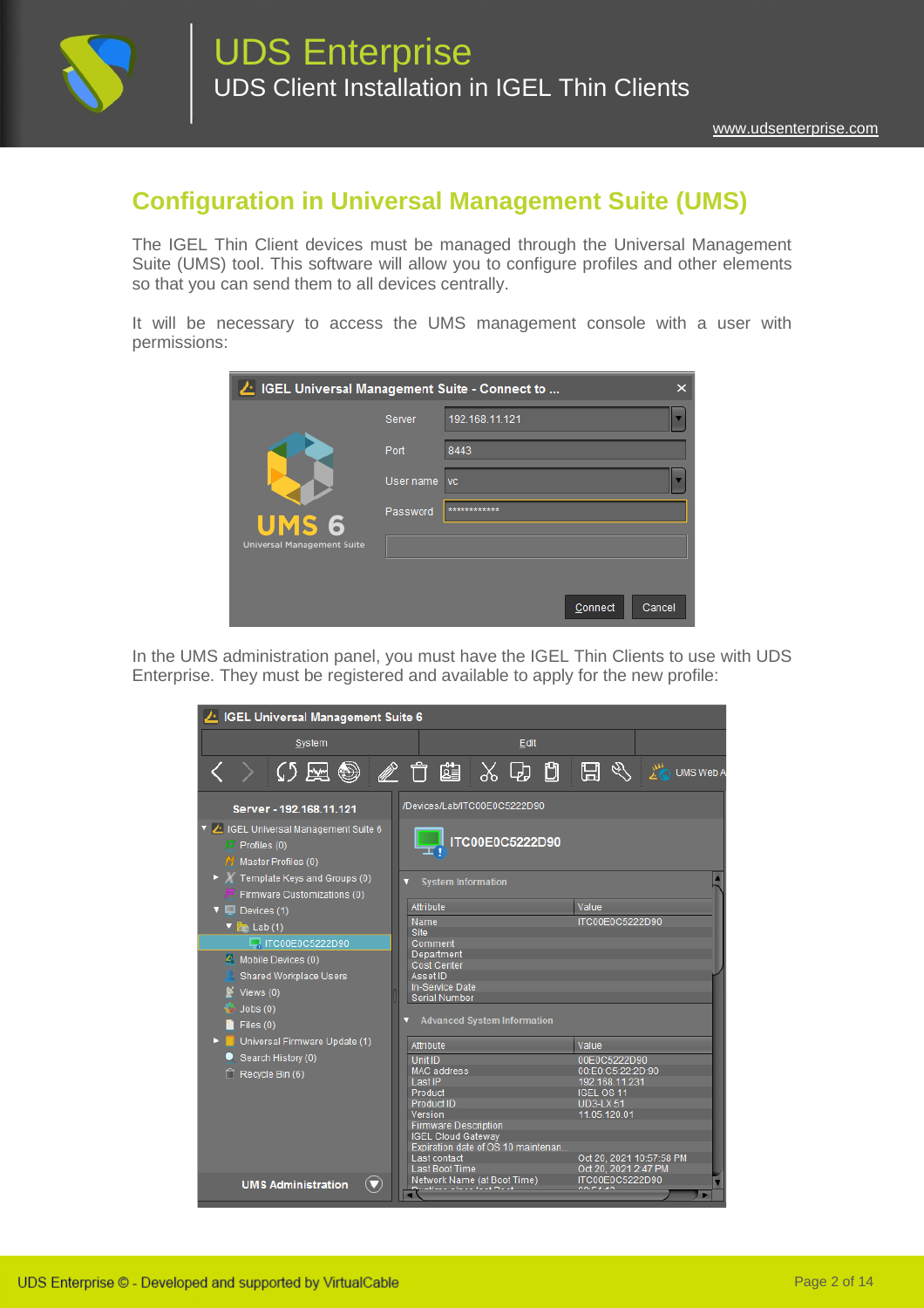

### **Import UDS Client files**

The first task that you will carry out will be to upload the files from the UDS Client to the UMS server. For this purpose, download the UDS Client adapted for IGEL devices from the following URL:

<https://images.udsenterprise.com/files/IGEL/3.5/udsclient3-3.5.0-igel.zip>

This UDS Client also includes the RDP connection client: FreeRDP (version 2.3) and the X2Go client (to connect with Linux vApps).

Once the file is downloaded, unzip it to obtain the two necessary files that you will upload to the UMS server (there will also be the .xml file of the new profile that you will import in the next steps).

| udsclient3-3.5.0-igel.zip | 117,008 KB |
|---------------------------|------------|
| UDSClient.tar.bz2         | 117.008 KB |
| <b>B</b> UDSClient.inf    | 1 KB       |
| N UDSClient-Profile.xml   | 7 KR       |

In the UMS server, go to the "Files" section and in the options menu select "New File":

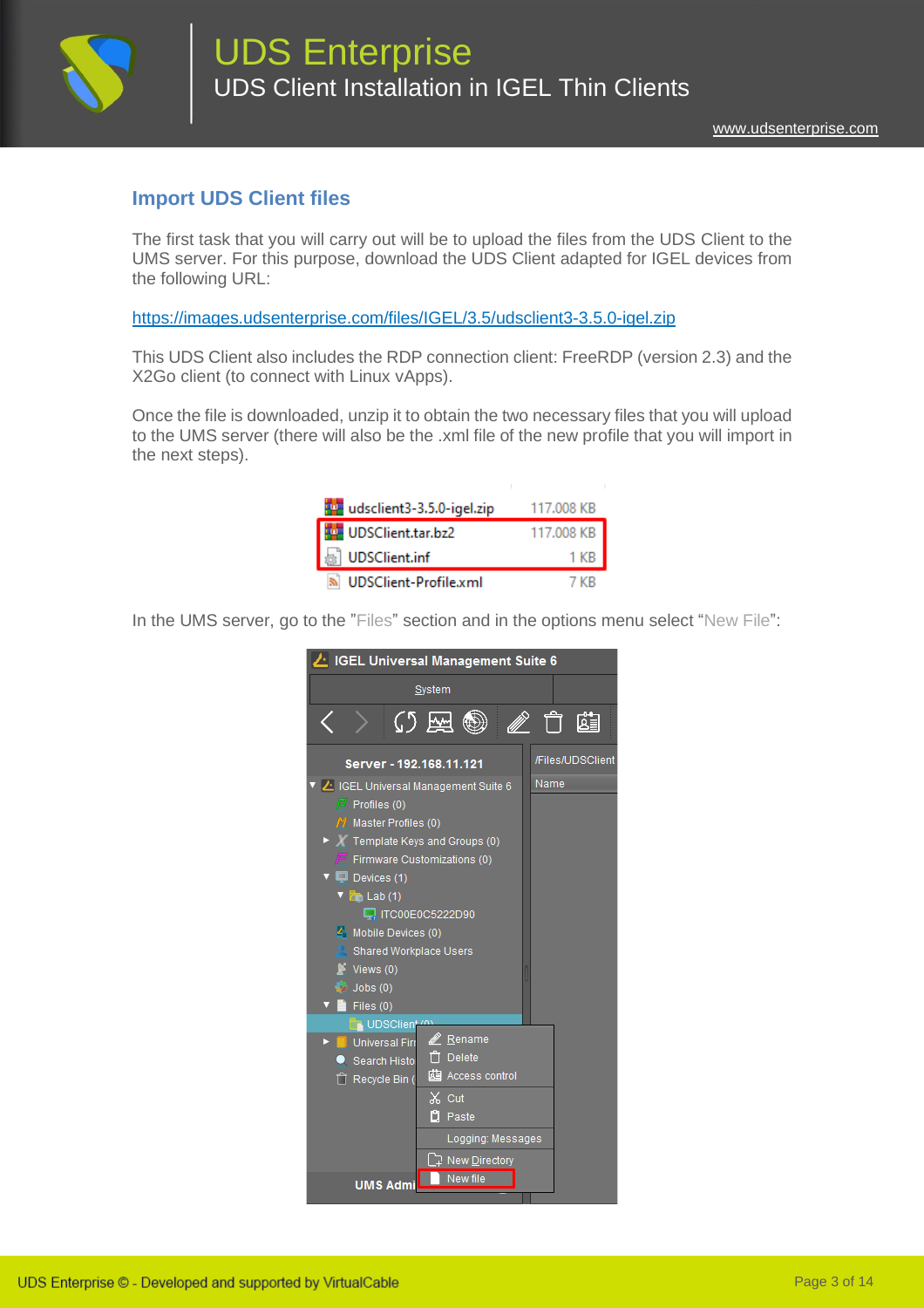

# UDS Enterprise UDS Client Installation in IGEL Thin Clients

In the wizard, you will indicate the files to upload. You must upload the files UDSClient.inf and UDSClient.tar.bz2. The "upload location" section will need to be selected manually so that the upload does not fail.

Leave the section "Device file location" empty:

| <b>New file</b>                   | $\boldsymbol{\mathsf{x}}$                                                                      |
|-----------------------------------|------------------------------------------------------------------------------------------------|
| <b>File source</b>                |                                                                                                |
| . Upload local file to UMS server |                                                                                                |
| Local file                        | C:\Users\Administrador.WIN-0IK72G8BD2V\Desktop\UDSClient.inf<br>$\ldots$                       |
| Upload location (URL)             | https:// <server:port>/ums_filetransfer<br/><math display="inline">\cdots</math></server:port> |
| Select file from UMS server<br>-  |                                                                                                |
| File location (URL)               |                                                                                                |
| <b>File target</b>                |                                                                                                |
| Classification                    | Undefined<br>▼                                                                                 |
| Devices file location             |                                                                                                |
| <b>Access rights</b>              |                                                                                                |
| Read Write Execute                |                                                                                                |
| ☑<br>☑<br>Owner                   | $\sqrt{ }$                                                                                     |
| □<br>□<br><b>Others</b>           | □                                                                                              |
| User <b>v</b><br>Owner            |                                                                                                |
|                                   | Qk<br>Cancel                                                                                   |

Once the file is uploaded, repeat the process with the other file:

| <b>IGEL Universal Management Suite 6</b>         |                                               |                                                                         |             |
|--------------------------------------------------|-----------------------------------------------|-------------------------------------------------------------------------|-------------|
| System                                           |                                               | Edit                                                                    |             |
| $\mathbb{C}$ by $\circledcirc$                   | $\mathbb Z$ to be $\mathbb Z$ and $\mathbb Z$ | ⊞<br>UMS Web App                                                        |             |
| Server - 192.168.11.121                          | /Files/UDS                                    |                                                                         |             |
| <b>∠</b> IGEL Universal Management Suite         | Name                                          | Download URL                                                            | Client path |
| $\Box$ Profiles (0)                              | <b>UDSClient.inf</b>                          | https:// <server:port>/ums_filetransfer/UDSClient.inf</server:port>     |             |
| $f$ / Master Profiles (0)                        | UDSClient.tar.bz2                             | https:// <server.port>/ums_filetransfer/UDSClient.tar.bz2</server.port> |             |
| ▶ X Template Keys and Groups (0)                 |                                               |                                                                         |             |
| Firmware Customizations (0)                      |                                               |                                                                         |             |
| $\nabla$ $\Box$ Devices (1)                      |                                               |                                                                         |             |
| □ ITC00E0C5222D90                                |                                               |                                                                         |             |
| $\left  \frac{d}{dx} \right $ Mobile Devices (0) |                                               |                                                                         |             |
| <b>Shared Workplace Users</b>                    |                                               |                                                                         |             |
| Views (0)                                        |                                               |                                                                         |             |
| Jobs(0)                                          |                                               |                                                                         |             |
| Files (2)                                        |                                               |                                                                         |             |
| $\blacksquare$ UDS (2)                           |                                               |                                                                         |             |
| <b>UDSClient.inf</b>                             |                                               |                                                                         |             |
| UDSClient.tar.bz2                                |                                               |                                                                         |             |
| Universal Firmware Update (1)                    |                                               |                                                                         |             |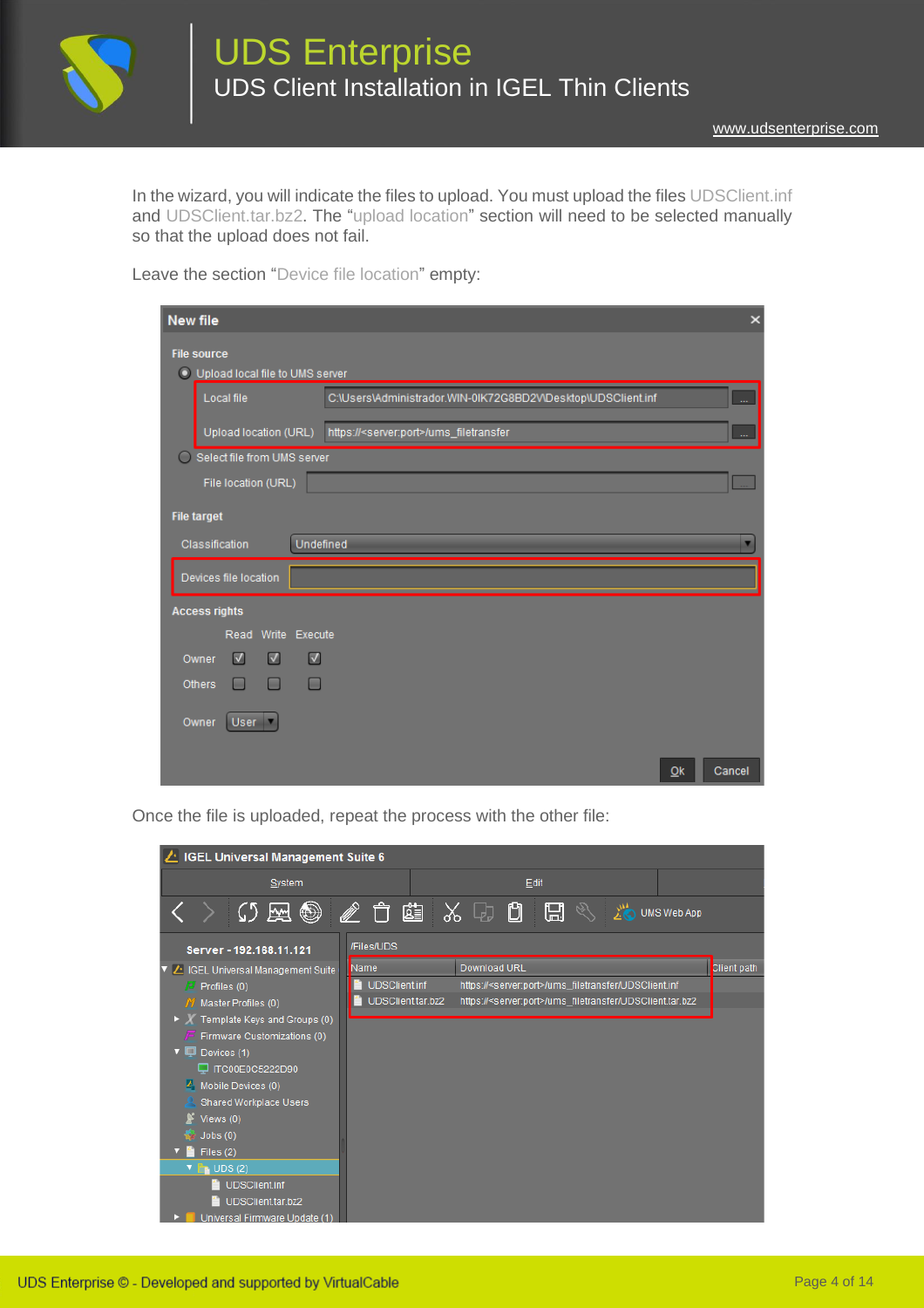

# UDS Enterprise UDS Client Installation in IGEL Thin Clients

#### **Create the new profile**

Now you will proceed to the creation of a new profile that you will later assign to the IGEL Thin Clients. You will import this new profile into the UMS server. It contains the necessary configurations so that the devices have the client and can connect to UDS Enterprise services through the UDS Client.

In addition to the tasks described below, you can also add more necessary elements to make them available in the user's session, such as desktop access to the web browser (it is recommended to use Chromium, which is available by default on the devices) to later access the UDS Enterprise login portal.

To import this new profile, use the UDSClient-Profile.xml file found inside the igeludsclient35.zip file downloaded earlier.

In the UMS server, go to the "System" section and in the options menu select "ImportProfiles":

| $\angle$ : IGEL Universal Management Suite 6                       |        |                |                          |                                                                                             |     |   |      |
|--------------------------------------------------------------------|--------|----------------|--------------------------|---------------------------------------------------------------------------------------------|-----|---|------|
|                                                                    | System |                |                          |                                                                                             |     |   | Edit |
| Connect to<br>Refresh<br>Disconnect<br>New                         |        | F <sub>5</sub> |                          | 陶<br>ces/ITC00E0C5222D90                                                                    | X 中 | M |      |
| Import<br>Export<br>Administrator accounts                         |        |                |                          | <b>Import Firmwares</b><br><b>Import Profiles</b><br>Import Template Keys and Groups        |     |   |      |
| Logging<br>to Universal Customization Builder<br><b>VNC Viewer</b> |        |                |                          | <b>Import Firmware Customizations</b><br><b>Import Directories</b><br><b>Import Devices</b> |     |   |      |
| Exit<br>Shared Workplace Users                                     |        |                | mment<br>$\nu$ epartment | Import Devices as Profiles                                                                  |     |   |      |

In the file explorer select the file UDSClient-Profile.xml:

| Open           |                                                 | ×              |
|----------------|-------------------------------------------------|----------------|
| Look In:       | $*$<br>侖<br>rt,<br>udsclient3-3.5.0-igel        | 圄<br>画         |
|                | UDSClient-Profile.xml                           |                |
|                |                                                 |                |
|                |                                                 |                |
|                |                                                 |                |
| File Name:     |                                                 |                |
| Files of Type: | Igel Zip-Archive and Igel Profile .xml Document |                |
|                |                                                 | Open<br>Cancel |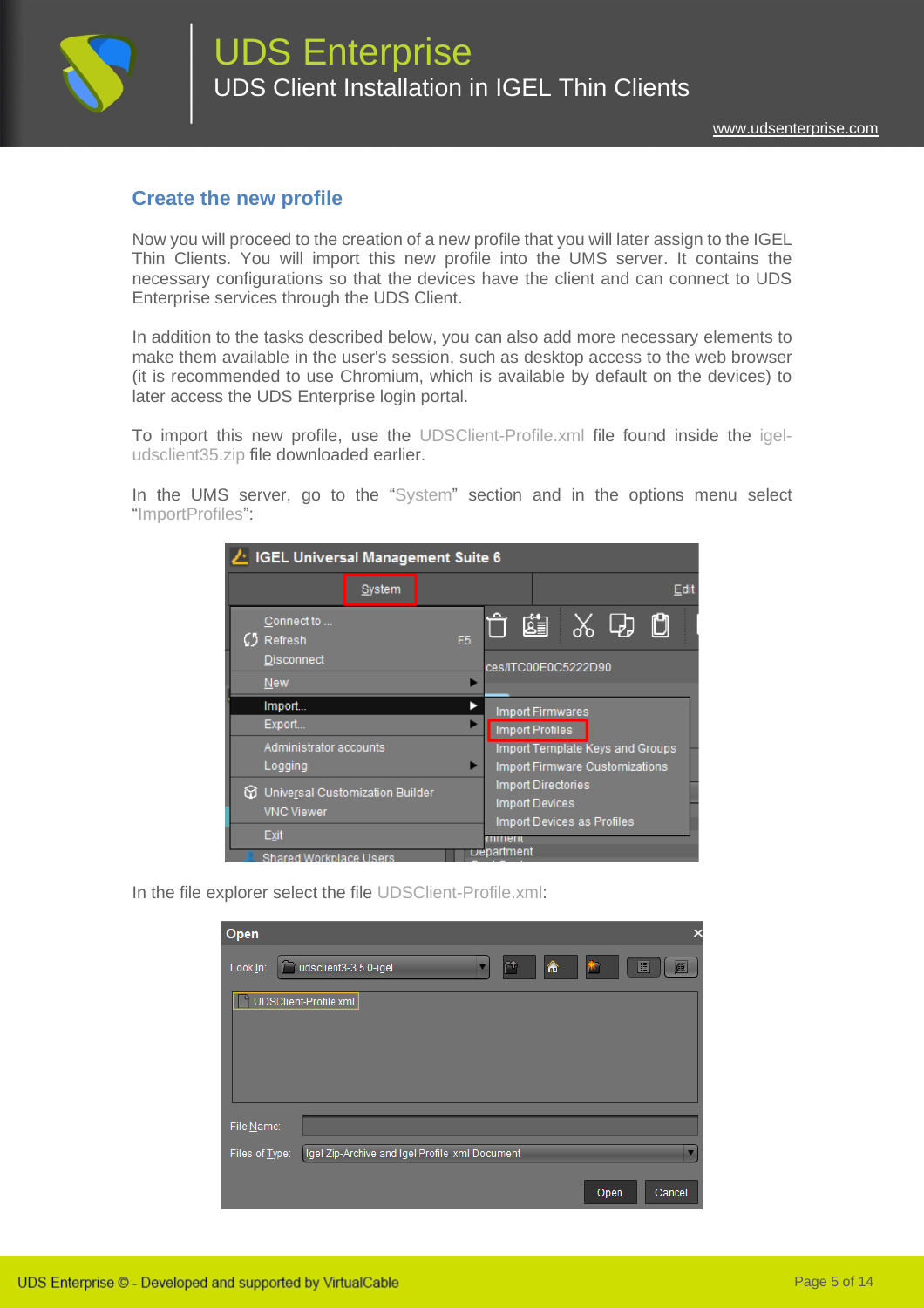

Accept to proceed with the import of the new profile:



Once imported, you will have the new profile on the UMS server:

| L IGEL Universal Management Suite 6                                                                        |                                                                    |
|------------------------------------------------------------------------------------------------------------|--------------------------------------------------------------------|
| System                                                                                                     | Edit                                                               |
| $\mathbb{C}$ M $\circledcirc$                                                                              | $\mathbb Z$ û $\mathbb Z$ $\mathbb Q$ $\mathbb Z$ $\mathbb Z$<br>H |
| Server - 192.168.11.121                                                                                    | /Profiles/UDSClient                                                |
| <b>Z:</b> IGEL Universal Management Suite<br>$\blacksquare$ Profiles (1)                                   | <b>UDSClient</b><br>Name                                           |
| UDSClient                                                                                                  | <b>Description</b>                                                 |
| $\frac{N}{N}$ Master Profiles (0)<br>Template Keys and Groups (0)<br>$\bar{P}$ Firmware Customizations (0) | IGEL OS 11 11.05.120.01<br>Based on                                |
| $\blacktriangledown$ $\blacksquare$ Devices (1)                                                            | Profile ID<br>1206                                                 |
| T ITC00E0C5222D90                                                                                          | <b>Expert mode</b>                                                 |
| $4$ Mobile Devices (0)                                                                                     | <b>Template Key Relation</b>                                       |
| Shared Workplace Users                                                                                     |                                                                    |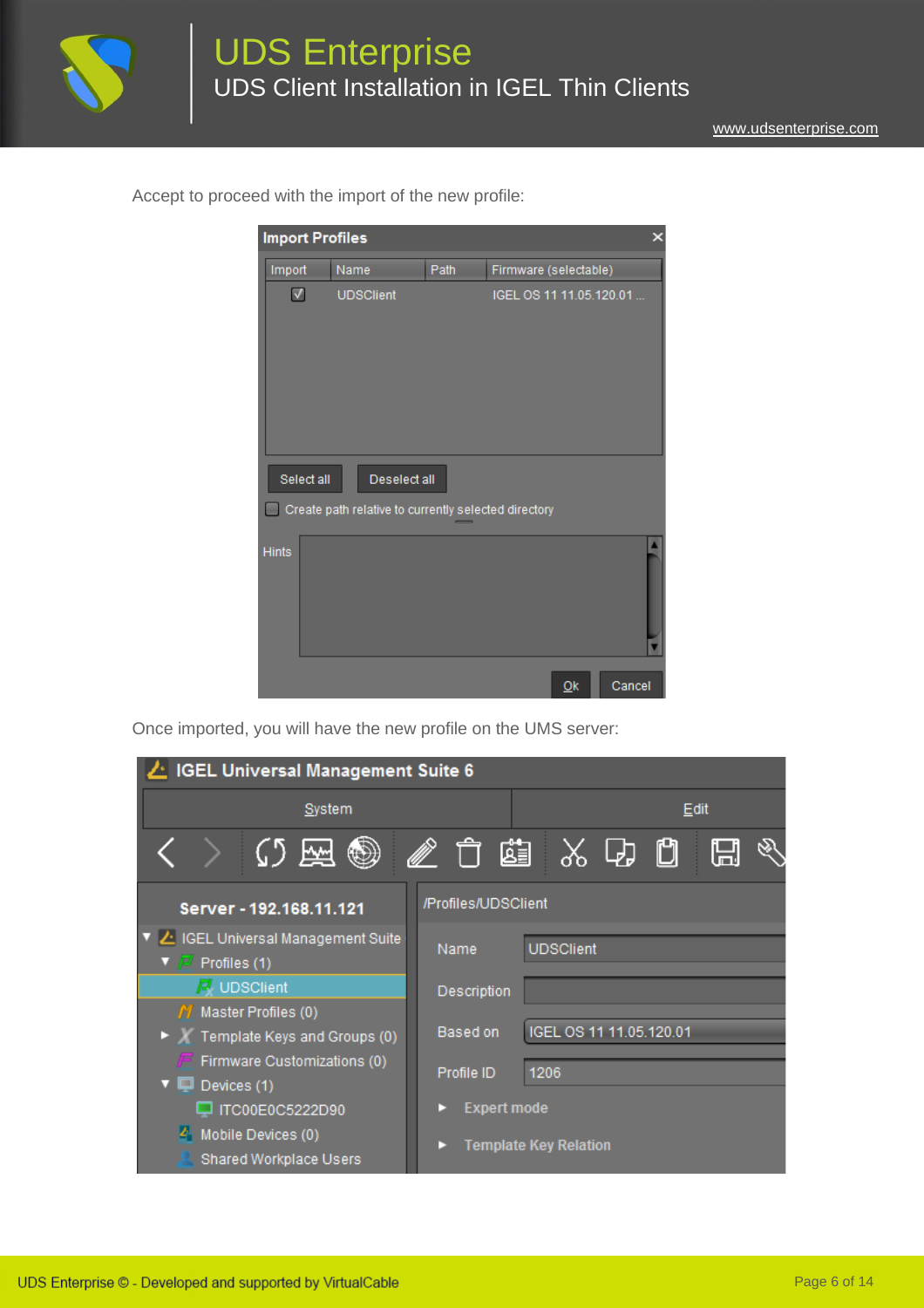

Edit the imported profile to make the necessary modifications:

Access the section "System" – "Firmware Customization" – "Custom Partition" – "Download":

| <b>UDSClient</b>                                                                                                                                                                                 |   |                         |                                                                 |     |  |
|--------------------------------------------------------------------------------------------------------------------------------------------------------------------------------------------------|---|-------------------------|-----------------------------------------------------------------|-----|--|
|                                                                                                                                                                                                  |   |                         | ▶ System ▶ Firmware Customization ▶ Custom Partition ▶ Download |     |  |
| Configuration                                                                                                                                                                                    |   | Partitions Data Sources |                                                                 | $+$ |  |
| <b>Sessions</b>                                                                                                                                                                                  | ⊽ | Automatic Update        | <b>URL</b>                                                      |     |  |
| Accessories                                                                                                                                                                                      | □ | No                      | https://[UMSSERVER]:8443/ums_filetransfer/UDSClient.inf         |     |  |
| User Interface                                                                                                                                                                                   | u |                         |                                                                 |     |  |
| Network                                                                                                                                                                                          | ⊽ |                         |                                                                 |     |  |
| Devices                                                                                                                                                                                          | □ |                         |                                                                 |     |  |
| Security                                                                                                                                                                                         | ⊽ |                         |                                                                 |     |  |
| System                                                                                                                                                                                           | π |                         |                                                                 |     |  |
| Time and Date<br>Update<br>Remote management<br>Remote Access<br>Remote Syslog<br>Power Options<br>Firmware Customization<br>▼ □ Custom Partition<br>Partition<br>Download<br>Custom Application |   |                         |                                                                 |     |  |

Select the resource of the existing partition and edit it to modify some data:

|                |                                           | https://[UMSSERVER]:8443/ums_filetransfer/UDSClie $\times$ . |
|----------------|-------------------------------------------|--------------------------------------------------------------|
| $\mathbf{A}$   | Automatic Update                          |                                                              |
| <b>URL</b>     | 2 A                                       | https://[UMSSERVER]:8443/ums_filetransf                      |
| User name      | 2人                                        | [USERNAME]                                                   |
| Password       | $\boldsymbol{2} \boldsymbol{\mathcal{N}}$ |                                                              |
| Initial action | 2 Æ                                       | /UDSClient/init.sh                                           |
| Final action   | $\circ$ $\alpha$                          |                                                              |
|                |                                           | Cancel<br>Οk                                                 |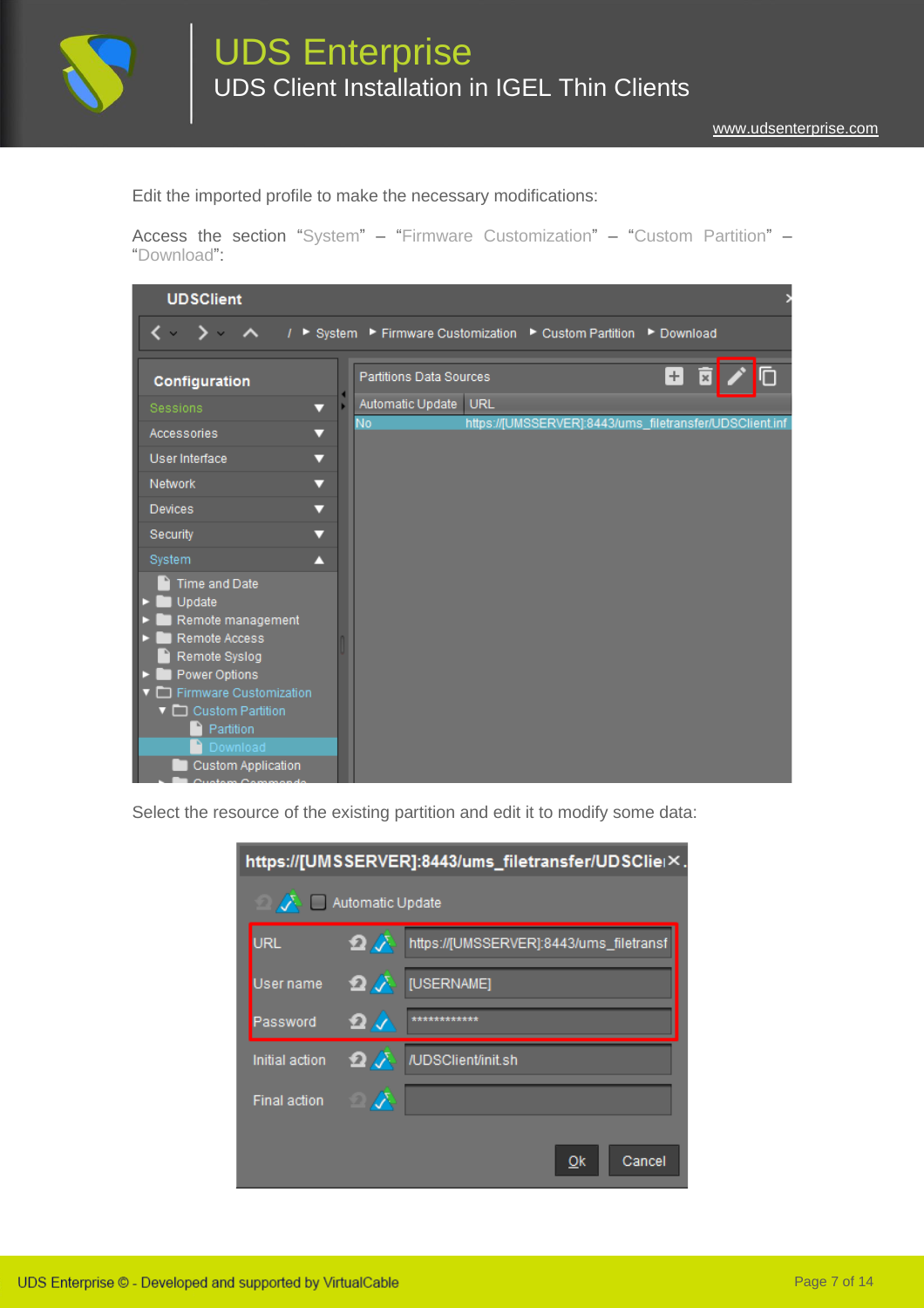

Enter the following information:

- **URL:** Indicate the name or IP address of your UMS server.
- **User name:** User name with permissions on UMS.
- **Password:** User password.

For examlple:



The new profile also includes creating a Chromium web browser session on the desktop of the thin client. To modify this session, you can make the following changes:

■ Name of the session.

Access the section "Sessions" – "Chromium Browser" – "Chromium Sessions" – "Chormium browser" and modify the field "Session name".

| <b>UDSClient</b>                                                                                                                                                                                                                                                                                                                                                                                       |                                                                                                                                                                                                                                                                                                           | $\overline{\mathsf{x}}$                                                              |
|--------------------------------------------------------------------------------------------------------------------------------------------------------------------------------------------------------------------------------------------------------------------------------------------------------------------------------------------------------------------------------------------------------|-----------------------------------------------------------------------------------------------------------------------------------------------------------------------------------------------------------------------------------------------------------------------------------------------------------|--------------------------------------------------------------------------------------|
| くぃ                                                                                                                                                                                                                                                                                                                                                                                                     | > A / ► Sessions ► Chromium Browser ► Chromium Sessions ► Chromium browser                                                                                                                                                                                                                                |                                                                                      |
| Configuration                                                                                                                                                                                                                                                                                                                                                                                          | <b>Session name</b>                                                                                                                                                                                                                                                                                       | <b>UDS</b><br>ZΝ                                                                     |
| $\vert\blacktriangle$<br><b>Sessions</b><br>$\mathbf{A}$<br>Sessions Summary<br><b>Global Session Options</b><br>Citrix<br><b>RDP</b><br><b>Horizon Client</b><br>Appliance Mode<br><b>Evidian AuthMgr</b><br>NoMachine NX Client<br>X Sessions<br>Parallels Client<br>PowerTerm Terminal Emulat<br><b>IBM iAccess Client</b><br>ThinLinc<br>$\blacksquare$ SSH<br><b>NO Viewer</b><br>Firefox Browser | <b>Starting Methods for Session</b><br>$\sqrt{\phantom{a}}$ $\sqrt{\phantom{a}}$ Start menu<br><b>A</b> √ Application Launcher<br>A V Desktop<br><b>AND Quick start panel</b><br>$\sqrt{}$<br>Menu folder<br>Application Launcher folder<br>₽<br>∕Х<br>Desktop folder<br>Æ<br>None<br>Password protection | Start menu's system tab<br>Application Launcher's system tab<br>Desktop context menu |
| ▼ □ Chromium Browser<br>> Chromium Browser Globa<br>▼ □ Chromium Sessions<br>▼□<br>Settings<br><b>Desktop Integration</b><br><b>Media Player</b><br><b>VolP Client</b><br>Teradici PColP Client<br>$\blacksquare$ WVD<br>$\left( \blacktriangledown \right)$<br><b>Search</b>                                                                                                                          | <b>ALL</b> Hotkey<br><b>Modifiers</b><br>Key<br><b>Autostart</b>                                                                                                                                                                                                                                          | None<br>$\Omega$                                                                     |
|                                                                                                                                                                                                                                                                                                                                                                                                        |                                                                                                                                                                                                                                                                                                           | Apply and send to device<br>Save<br>Cancel                                           |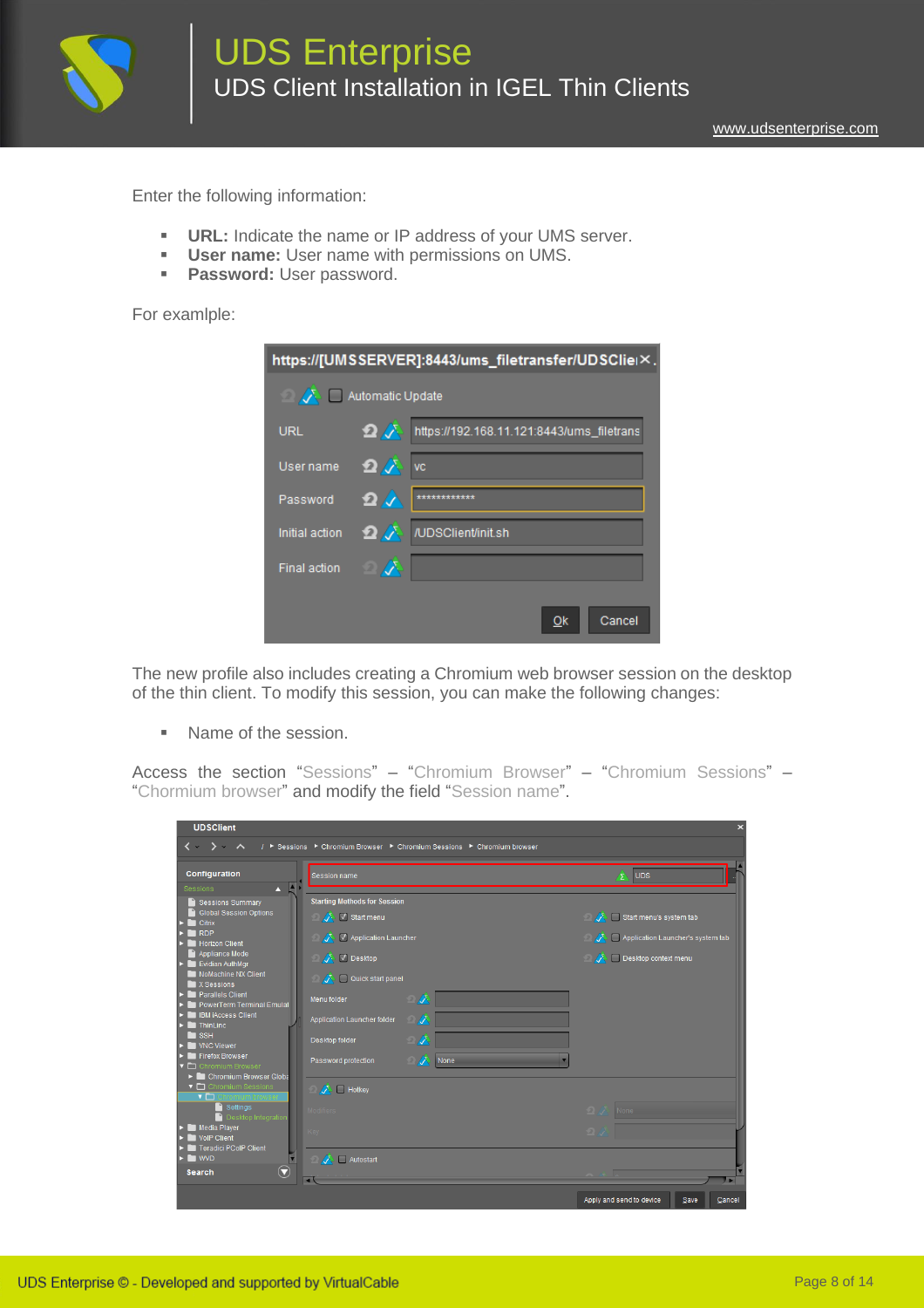

**NOTE:** Chromium is recommended. In the case of using Firefox, it will be necessary to add exceptions in AppArmor to allow the execution of the UDS Client or disable AppArmor in the user's profile directly.

■ Browser home page

Access the section "Sessions" – "Chromium Browser" – "Chromium Sessions" – "Chormium browser" – "Settings" and modify the "Startup page" field:



Once all these changes have been made in the new profile, save it (additionally, other necessary changes can be added).

| L. IGEL Universal Management Suite 6                                                                        |                                     |  |
|-------------------------------------------------------------------------------------------------------------|-------------------------------------|--|
| System                                                                                                      | Edit                                |  |
| (3) 函 (2)                                                                                                   | <i>●</i> 亡歯 ふ Qo D<br>Н             |  |
| Server - 192.168.11.121                                                                                     | /Profiles/UDSClient                 |  |
| <b>∠</b> IGEL Universal Management Suite 6<br>$\sqrt{2}$ Profiles (1)                                       | <b>UDSClient</b><br>Name            |  |
| <b>N</b> UDSClient                                                                                          | <b>Description</b>                  |  |
| $\sqrt{7}$ Master Profiles (0)<br>$\blacktriangleright$ X Template Keys and Groups (0)                      | IGEL OS 11 11.05.120.01<br>Based on |  |
| Firmware Customizations (0)<br>$\nabla \Box$ Devices (1)                                                    | Profile ID<br>1206                  |  |
| □ ITC00E0C5222D90                                                                                           | <b>Expert mode</b>                  |  |
| $\left  \frac{d}{dx} \right $ Mobile Devices (0)<br><b>Shared Workplace Users</b><br>$\mathbb{S}$ Views (0) | <b>Template Key Relation</b>        |  |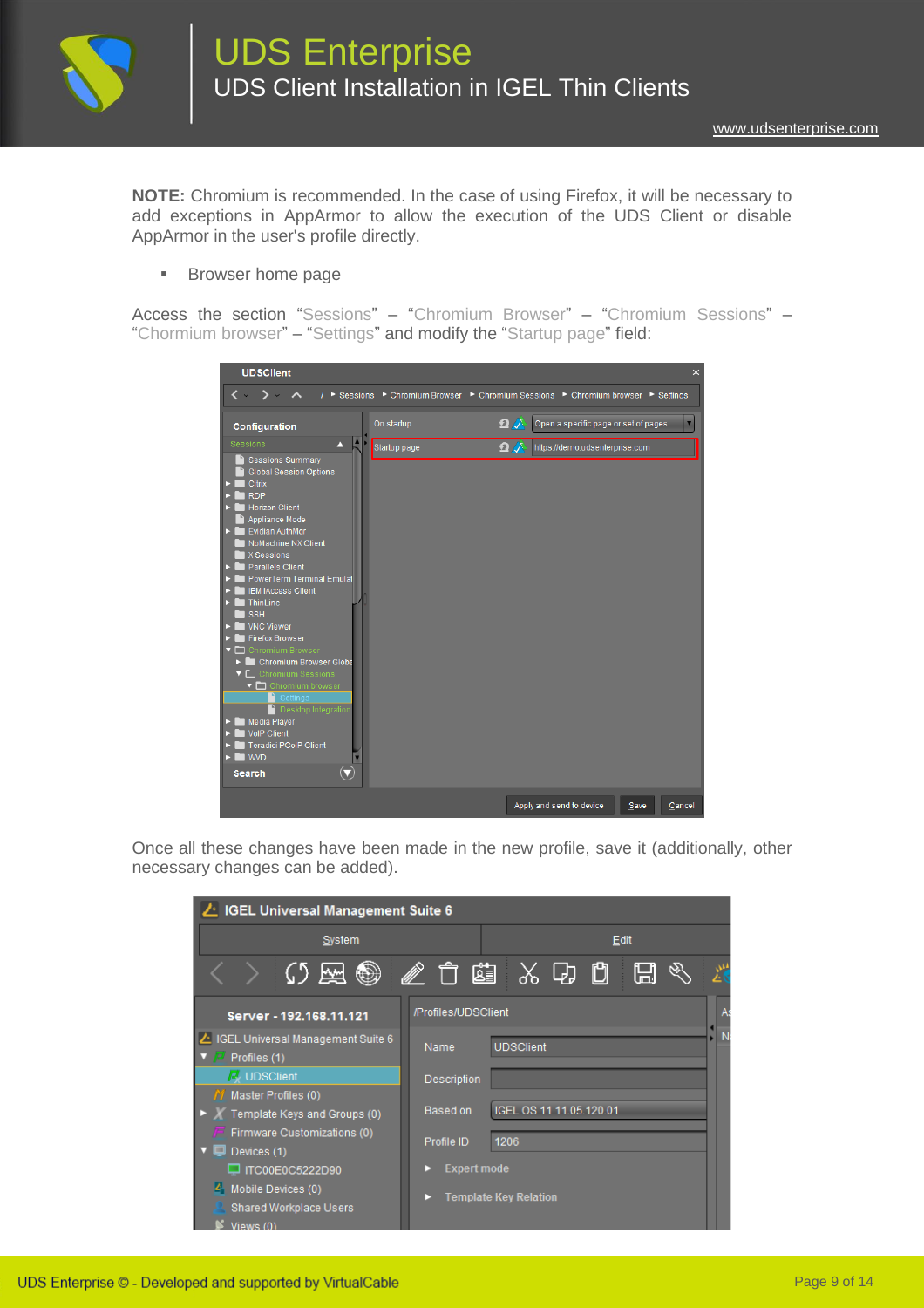

### **Assign profile**

The last task that you will perform from the UMS console will be to assign the new profile created to the IGEL Thin Client devices.

To carry out this assignment, select the profile and in the "Assigned objects" section, click on "Add". In the wizard you will add the devices you want to apply to the profile and save:



Once the profile is assigned to the devices, restart them to apply it.

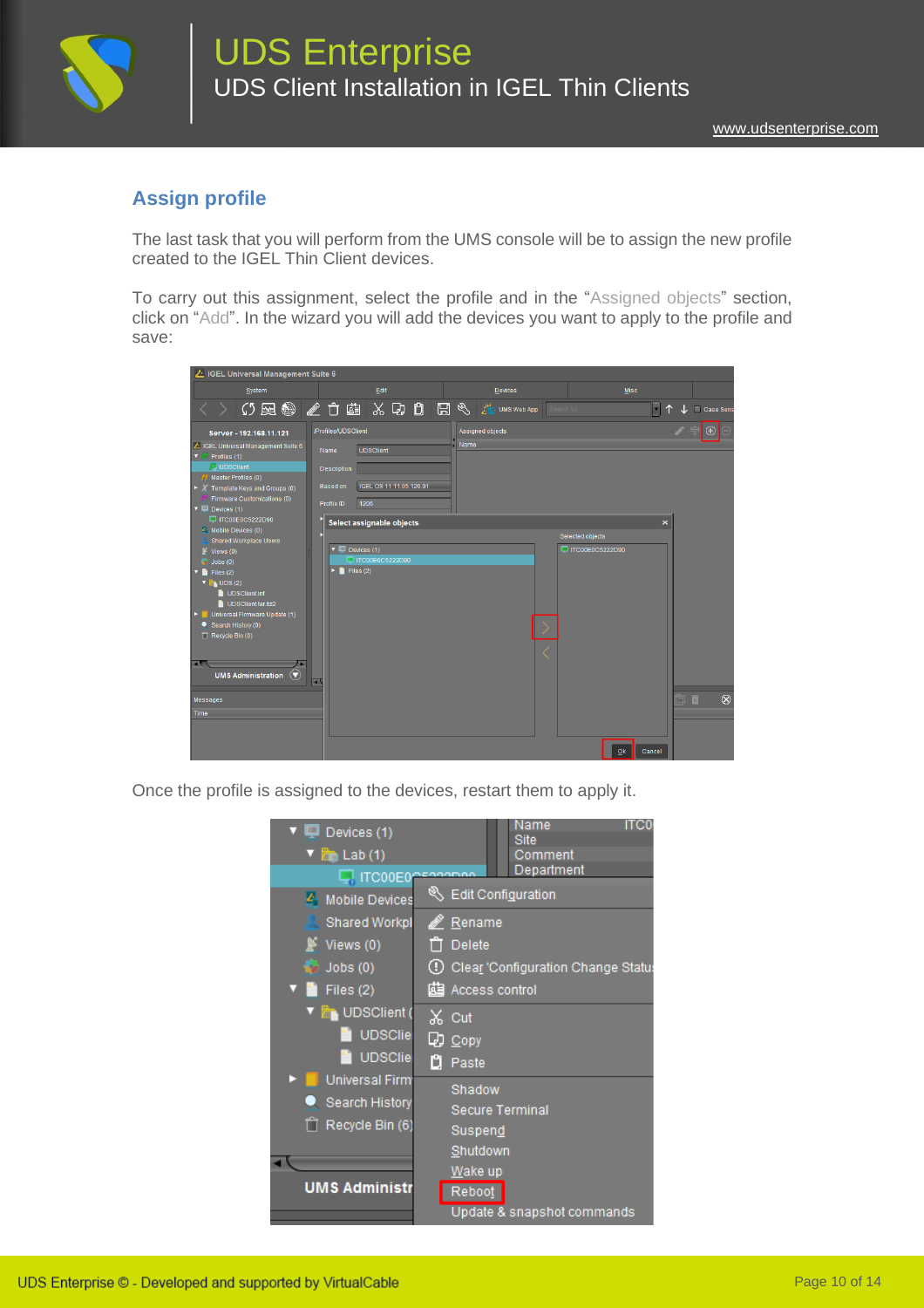

## **Access from the IGEL Thin Client to UDS Enterprise**

The first time you start the device after applying the new profile, you can see how the new partition is created on the device:



Once the profile has been applied and downloaded to the thin client, you will have to restart the device again.



**NOTE:** If you do not reboot at least once after downloading the profile, the connection to the desktop will fail.

After restarting the device, you will be able to run the browser and access a UDS environment to run VDI or vApp services (in the case of accessing Windows/Linux desktops and Linux applications, the RDP protocol will be used, through the FreeRDP client. If you access virtual Linux applications, you will use the X2Go protocol through the X2Go client).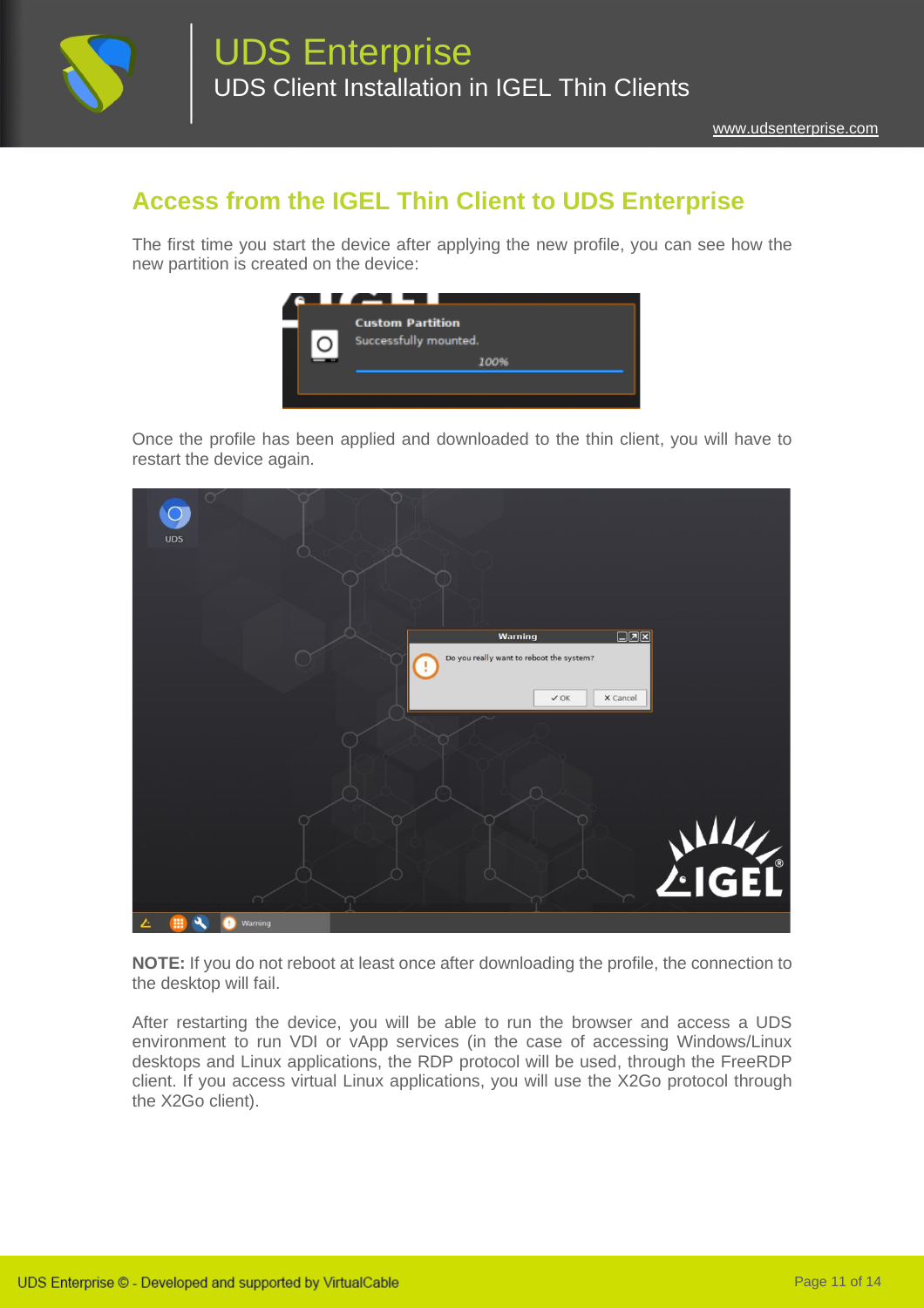

# UDS Enterprise UDS Client Installation in IGEL Thin Clients

[www.udsenterprise.com](http://www.udsenterprise.com/)

| Uds                                       | <b>Uds - Chromium</b><br>$x +$                                                               |                   |                         | DX       |
|-------------------------------------------|----------------------------------------------------------------------------------------------|-------------------|-------------------------|----------|
| $\rightarrow$ C<br>$\leftarrow$           | demo.udsenterprise.com/uds/page/services                                                     |                   | $\dot{\mathbf{M}}$<br>剛 | $\theta$ |
| <b>UDS Enterprise</b>                     | $\triangle$ ups client<br><b>O</b> About<br>English $\sim$                                   |                   | jgonzalez -             |          |
| G                                         | Administración                                                                               | $\checkmark$      |                         |          |
|                                           | <b>Windows Desktops</b>                                                                      | ۸                 |                         |          |
|                                           | $\equiv$<br>RDP Tunnel for Desktops<br>Connections ><br>RDP HTML5 for Desktops<br>Windows 10 |                   |                         |          |
| å,                                        | Windows Apps                                                                                 | v                 |                         |          |
| Ω                                         | Linux Desktops                                                                               | $\checkmark$      |                         |          |
| $\mathcal{F}^{\mathcal{A}}_{\mathcal{F}}$ | Linux Apps                                                                                   | $\checkmark$      |                         |          |
| !m                                        | No Machine & UDS Enterprise<br>Filter                                                        | $\checkmark$<br>Q |                         |          |
|                                           |                                                                                              |                   |                         |          |
|                                           | <b>Information</b>                                                                           |                   |                         |          |
|                                           |                                                                                              |                   |                         |          |
| ٠                                         | Uds - Chromium                                                                               |                   |                         |          |
|                                           | om/uds/page/services                                                                         |                   |                         |          |
|                                           | Open xdg-open?                                                                               |                   |                         |          |
|                                           | https://demo.udsenterprise.com wants to open this application.                               |                   |                         |          |
|                                           | □ Always allow demo.udsenterprise.com to open links of this type in the associated app       |                   |                         |          |
|                                           | Open xdg-open<br>Cancel                                                                      |                   |                         |          |
|                                           | OWS Deantupa                                                                                 |                   |                         |          |
|                                           |                                                                                              |                   |                         |          |
| Ξ                                         |                                                                                              |                   |                         |          |
|                                           |                                                                                              |                   |                         |          |
|                                           |                                                                                              |                   |                         |          |
|                                           | Launching service                                                                            |                   |                         |          |
|                                           | Please wait until the service is launched.                                                   |                   |                         |          |
|                                           | Remember that you will need the UDS client on your platform to access the service.           |                   |                         |          |
|                                           |                                                                                              |                   |                         |          |
|                                           | Close.                                                                                       |                   |                         |          |
|                                           |                                                                                              |                   |                         |          |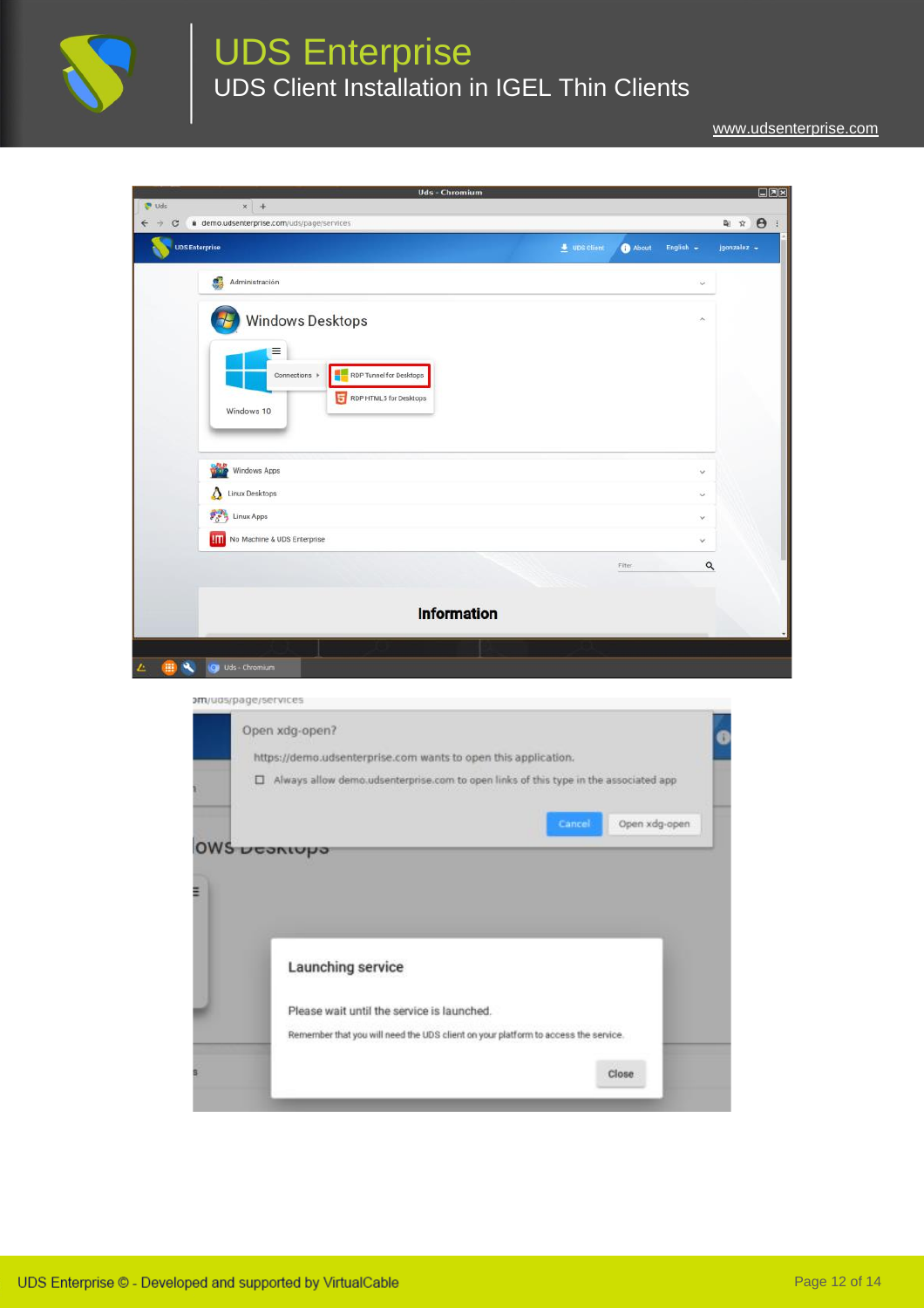

Additionally, in certain types of connections it will be necessary to optimize the connection through the FreeRDP client, for example, in video and audio playback.

To apply these optimizations, you must edit the transport corresponding to each service and in the "Linux Client" tab in the "Custom parameters" section you can add different parameters supported by FreeRDP 2.3 (separated by spaces).

In this example, the parameter "/gfx:rfx" has been added, which improves the quality and synchronization of the audio and video: